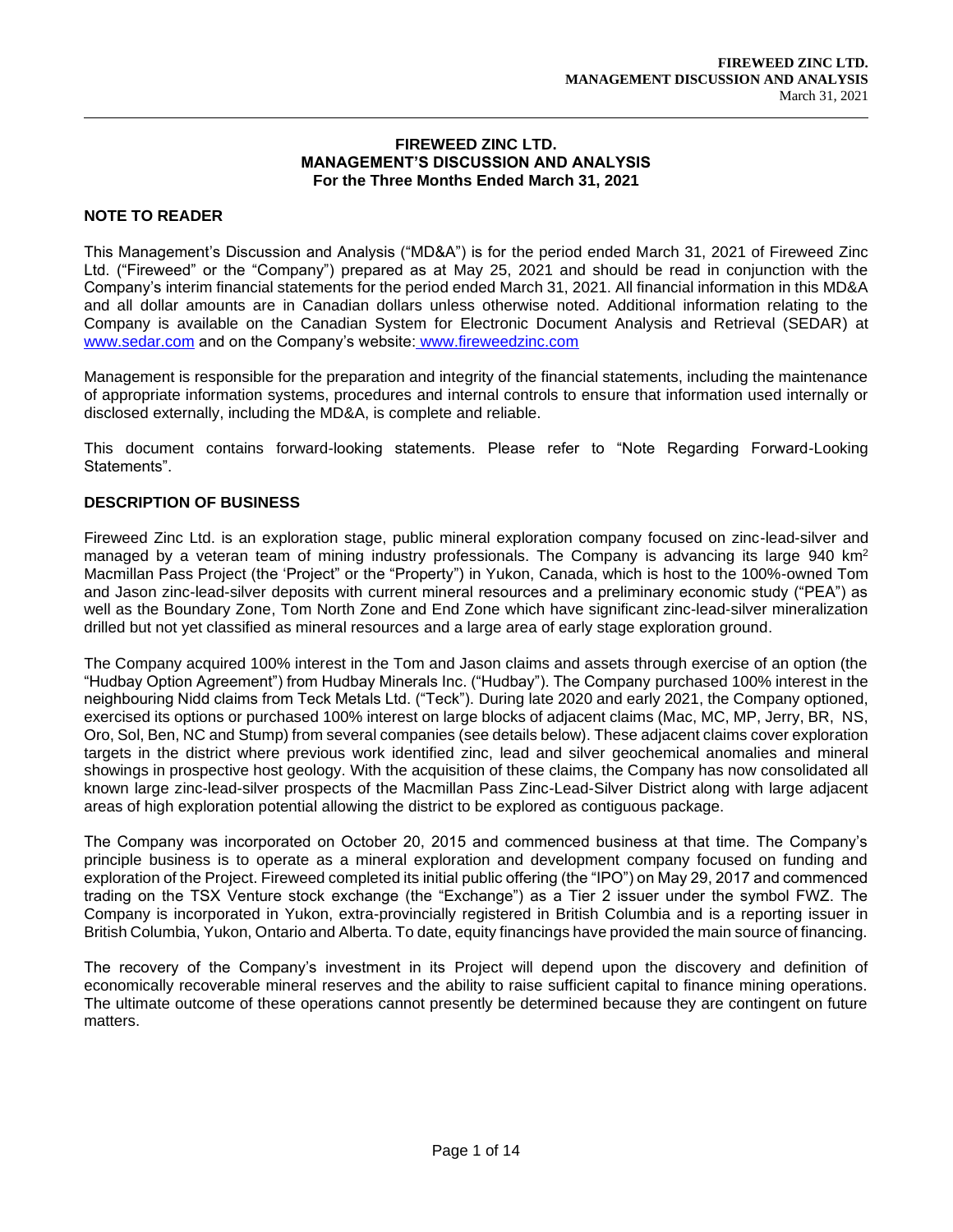# **OVERALL PERFORMANCE AND HIGHLIGHTS**

During the three months ended March 31, 2020, the Company reported the following:

- On January 26, 2021, the Company announced the first drill assays from the 2020 drill program including 4.42% zinc over 212.7 metres at Boundary Zone.
- On February 3, 2021, the Company announced the first drill assays from the new discovery, Boundary West Zone, including 4.22% zinc and 25.6 g/t silver over 76.5 metres.
- On February 25, 2021, the Company announced further drill assays from Boundary West Zone including 4.76% zinc, 0.43% lead and 18.9 g/t silver over 43.7 metres in the upper rock sequence and a new discovery of 2.08% zinc over 225 metres in the lower sequence.
- A total of 293,510 warrants were exercised for gross proceeds of \$26,162 and 18,830 warrants expired unexercised.

Subsequent to the quarter ended March 31, 2021, the following events have taken place:

- On May 14, 2021, the Company announced assay results from 2020 reverse circulation drilling including 8.74% zinc and 19.6 g/t silver over 8.2 metres.
- On May 18, 2021, the Company announced the start of a metallurgical testing program on drill core samples from Boundary Zone including both traditional metallurgy and modern ore-sorting preconcentration tests.
- On May 20, 2021, the Company closed a non-brokered \$5,000,000 private placement financing with one strategic investor for 6,250,000 common shares at \$0.80 per share.
- A total of 57,136 warrants were exercised for gross proceeds of \$23,604.

### **MACMILLAN PASS PROJECT**

The Macmillan Pass Project encompasses 940 km<sup>2</sup> of contiguous mineral claims located approximately 200 km northeast of the settlement of Ross River in the eastern Yukon Territory of Canada. It is host to the large Tom and Jason sediment-hosted sulphide ("Sedex") zinc-lead-silver deposits as well as the Boundary Zone, Tom North Zone and End Zone that have significant mineralization drilled but not yet classified as mineral resources. The Project also includes large blocks of 100%-owned adjacent claims (Mac, MC, MP, Jerry, BR , NS, Oro, Sol, Ben and Stump) which cover exploration targets in the district where previous and recent work identified zinc, lead and silver prospects, and geophysical and geochemical anomalies in prospective host geology. The Company has a 50-person camp near the Tom deposit which is accessible via the North Canol Road (designated Yukon Highway No. 6) from the community of Ross River and via a local airstrip.

The Tom and Jason deposits are located in the Selwyn Basin and hosted in Devonian-age Lower Earn Group sedimentary rocks. Zinc-lead-silver sulphide-barite mineralization typically occurs in thick stratiform lenses and extends for as much as 1,200 meters along strike and 450+ meters down dip. Boundary Zone consists of veins, stockworks, disseminations and replacement sulphide mineralization as well as two horizons of stratiform mineralization in Devonian-age Lower Earn Group and Silurian-age Road River Group sedimentary rocks respectively. The main sulphide minerals are sphalerite and galena.

To date the Tom deposits have seen a total of 3,423 meters of underground development, 5,953 meters of underground core drilling in 84 holes, and 33,705 meters of surface core drilling in 158 holes; at Jason a total of 38,617 meters has been drilled in 138 holes from surface to date; at Boundary a total of 10,248 meters has been drilled in 35 holes from surface to date; and at End Zone a total of 3,910 meters has been drilled in 18 holes from surface to date. The Tom and Jason sites have a Class 4 Land Use Permit and the Tom site a Type B Water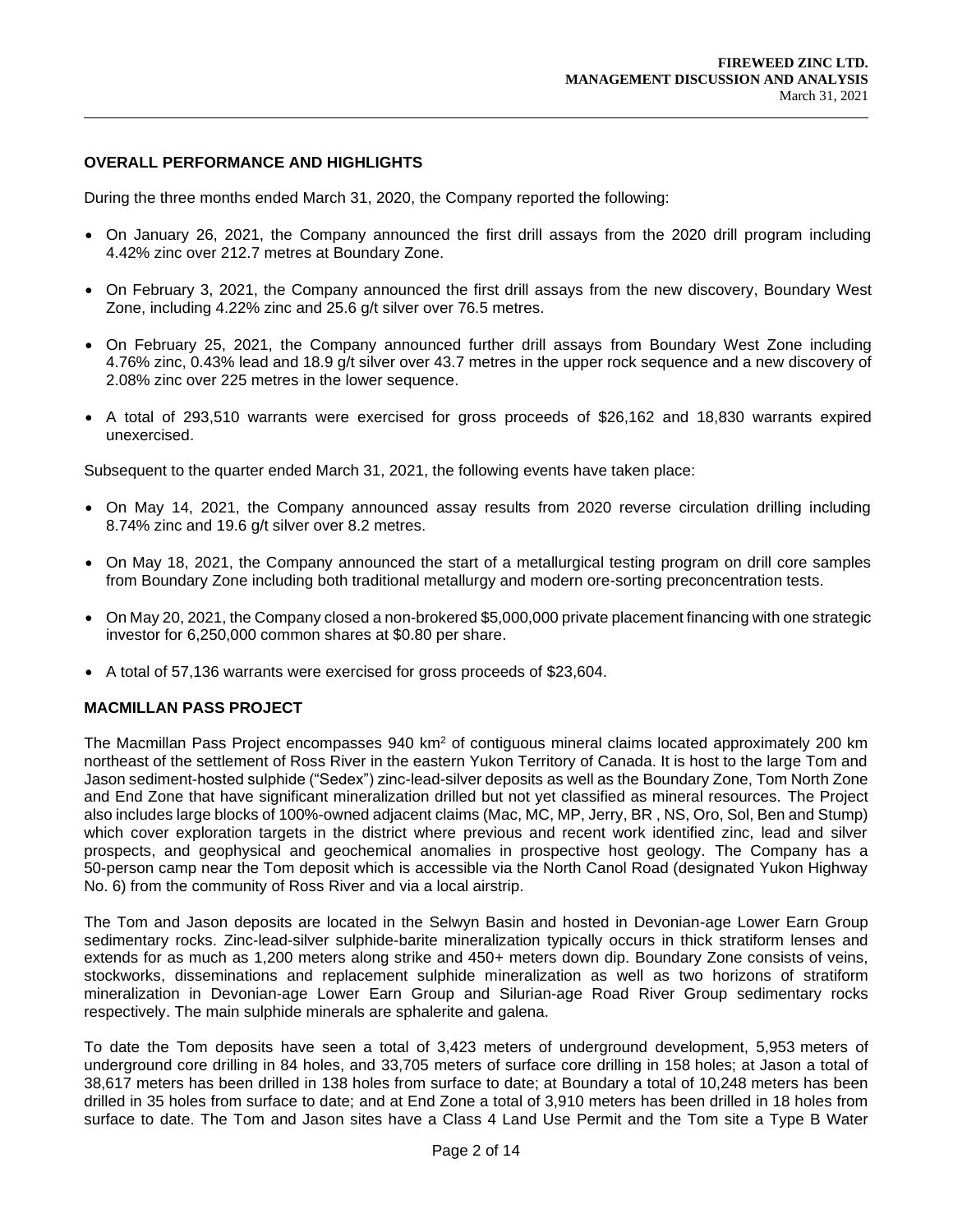Licence. The rest of the Property has a Class 1 Land Use Permit. Environmental water monitoring of the Tom site has been ongoing since 2000 and since the Company acquired the Project, water quality results have been compliant with the current water licence (see *Environment* section below for additional information). Community relations have been good, and the Company employs workers and contracts service providers from the nearest community of Ross River for the exploration program (see *Community and First Nations* section below for additional information).

#### *Summary of Property Acquisitions Prior to 2021*

In February 2018 Fireweed exercised its option and acquired 100% interest in the 361 claims of the Tom and Jason property and associated assets from Hudbay through the payment of \$1,000,000 and 3,565,406 shares as well as incurring exploration expenditures of \$1,250,000. The Jason claims have a third party underlying 3% net smelter return royalty ("NSR") which can be bought out at any time for \$5,250,000. There are no underlying royalties on the Tom claims.

In November 2018, Fireweed purchased 100% interest in the 372 claims of the Nidd property which includes the Boundary Zone, from Teck through the payment of 1,500,000 shares. Teck retains a 1% NSR royalty and a right of first offer to purchase future production concentrates from the Nidd property.

In October 2020, Fireweed exercised its option and acquired 100% interest in the 820 claims of the Mac property from Maverix Metals Inc. ("Maverix") through staged payments totaling \$292,500 and 320,000 shares. Maverix retains production royalties of 0.25% NSR on base metals and other non-precious minerals, 1% NSR on silver and other precious metals excluding gold, and 3% NSR on gold produced from the Mac property.

In September 2020, Fireweed exercised its option and acquired 100% interest in the 333 MC, 74 MP and 217 Jerry claims from joint venture partners Epica Gold Inc. ("Epica") and Carlin Gold Corporation ("Carlin") through staged payments totaling \$275,000 and 750,000 shares. Epica and Carlin together retain production royalties of 0.5% NSR on base metals and silver, and 2% NSR on all other metals including gold produced from the MC, MP and Jerry claims, and are entitled to one additional payment of \$750,000 or equivalent in Fireweed shares at the Company's option, upon receiving a resource calculation of at least 2.0 million tonnes of indicated (or better) resource on any part of the MC, MP or Jerry claims. Fireweed maintains a right of first refusal on the sale of any NSR royalty from these claims by Epica and/or Carlin.

In September 2020, Fireweed exercised its option and acquired 100% interest in the 326 BR claims and 333 NS claims from Golden Ridge Resources Ltd. through staged payments totaling \$112,500 and 1,196,875 shares. Golden Ridge retains production royalties of 0.5% NSR on base metals and silver, and 2% NSR on all other metals including gold produced from the BR and NS claims, and is entitled to one additional payment of \$750,000 or equivalent in Fireweed shares at the Company's option, upon receiving a resource calculation of at least 2.0 million tonnes of indicated (or better) resource on any part of the BR or NS claims. Fireweed will have the right to purchase one-half of these NSR royalties for \$2,000,000 at any time prior to the commencement of commercial production. Fireweed maintains a right of first refusal on the sale of any NSR royalty from these claims by Golden Ridge. There is also a pre-exiting third party 3% NSR royalty on any future cobalt production from the BR and NS claims.

### *Terms of the QuestEx Properties Purchase Agreement .*

The QuestEx Gold & Copper Ltd. ("QuestEx") properties purchase agreement includes the Sol property which extends the Company's Macmillan Pass Project claims to the northwest over additional prospective ground along the Fertile Corridor trend as well as several small nearby separate claim blocks (Ben, NC, Stump, Bach) with known mineral showings or anomalies.

On January 14, 2021, the Company closed the purchase agreement acquiring a 100% interest in the 410 quartz claim tenures covering 82 km<sup>2</sup> from QuestEx through payment of \$100,000 and 350,000 shares subject to production royalties to QuestEx of 0.5% NSR on all base metals and silver, and 2% NSR on all other metals including gold, which may be mined from the QuestEx properties. There is an additional third-party royalty consisting of a 2% NSR on production from the Sol, Stump and Bach claims of which 1% may be extinguished for \$2,000,000. Titles to all these claims have been transferred and registered to the Company.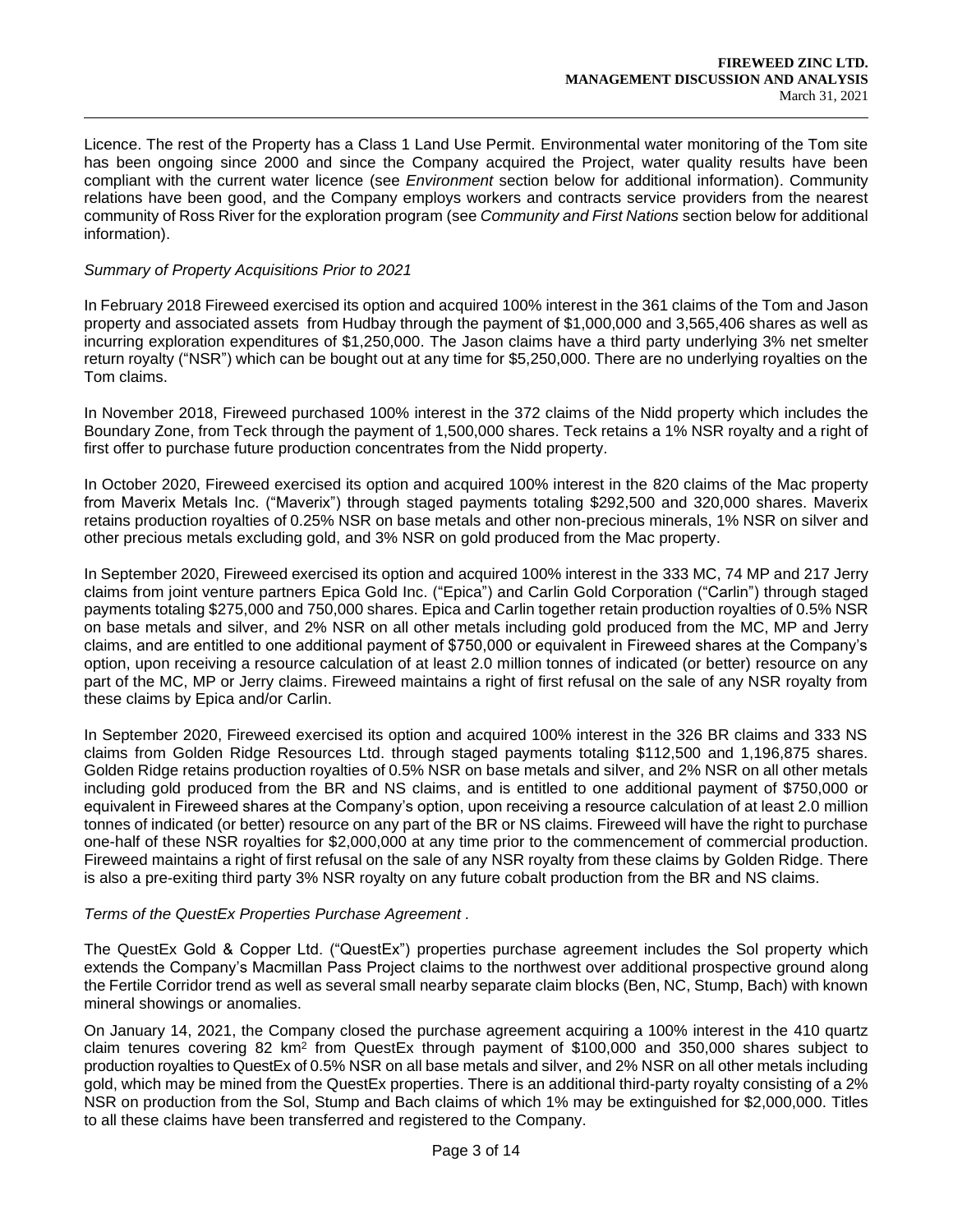### *Terms of the Oro Property Option Agreement*

On November 20, 2020, the Company signed an option agreement with Cathro Resources Corp. ("Cathro") and Cazador Resources Ltd. ("Cazador") to acquire 100% interest in the 1,582 claim Oro property covering 318km<sup>2</sup> on the western extension of the Fertile Corridor. Terms of the option are as follows:

| Due Date                                                     | Cash             | <b>Common Shares</b> |
|--------------------------------------------------------------|------------------|----------------------|
| Within 5 days of TSX Venture Exchange approval of the option |                  |                      |
| agreement (January 18, 2021)                                 | \$250,000 (paid) | 500,000 (issued)     |
| On or before January 13, 2022                                | \$250,000        | 500,000              |
| <b>TOTAL</b>                                                 | \$500,000        | 1,000,000            |

The vendors retain a 0.5% NSR production royalty on all base metals and silver, and 2% NSR on all other metals including gold, which may be mined from the Oro property.

#### *Mineral Resources and PEA*

#### *Mineral Resource Report*

Based on the 2017 drill results along with the historic core re-sampling results and compilation of historic data, the Company announced updated NI43-101 mineral resources on January 10, 2018 which were substantially larger than historically reported resources. The new base case resources were as follows:

|           | <b><sup>T</sup>onnes</b> |        |      |        |        |                 |                 | <b>MOz</b> |
|-----------|--------------------------|--------|------|--------|--------|-----------------|-----------------|------------|
| Category  | (Mt)                     | ZnEa % | Zn % | $Pb\%$ | Ag g/t | <b>B</b> Ibs Zn | <b>B</b> lbs Pb |            |
| Indicated | .21                      | 9.61   | 6.59 | 2.48   | 21.33  | .63             | 0.61            | 7.69       |
| Inferred  | 39.47                    | 10.00  | 5.84 | 3.14   | 38.15  | 5.08            | 2.73            | 48.41      |

#### **Table 1: Base Case Mineral Resource Estimate** (at NSR cutoff grade of \$65)

Details and supporting information are provided in the NI43-101 Technical Report posted on www.sedar.com and in the Company's news release, both dated January 10, 2018.

#### *Preliminary Economic Assessment Report*

On May 23, 2018, the Company announced the positive results of an independent NI43-101 Preliminary Economic Assessment ("PEA") for the Tom and Jason deposits prepared by JDS Energy and Mining, Inc. ("JDS") with work on tailings and water by Knight Piesold Consulting, both of Vancouver, Canada utilizing the 2018 mineral resources of Table 1.

Production and Economic Highlights:

- Long mine life and large-scale production:
	- $\circ$  18-year mine life with 32.7Mt of mineralization mined at 4,900 tonne-per-day average processing rate.
	- o 1.54Mt of Zinc, 0.88Mt of Lead, and 37Moz of Silver in concentrate shipped.
	- o Average yearly contained-metal production of 85kt Zinc, 48kt Lead and 2Moz Silver.
- Robust economics using metals prices of \$1.21/lb Zn, \$0.98/lb Pb, and \$16.80/oz Ag:
	- o Pre-Tax NPV at 8% of \$779,000,000 and IRR of 32%.
	- o After-Tax NPV at 8% of \$448,000,000 and IRR of 24%.
- Manageable CAPEX and rapid payback:
	- $\circ$  Pre-production CAPEX of \$404,000,000. CAPEX includes a total of \$100,000,000 for upgrading to a production-suitable access road to the Project. On March 3, 2020 the Company announced that the Yukon Government and the Ross River Dena Council First Nation had reached an Agreement in Principle on \$71,000,000 in road upgrades which, in part, included upgrading of the Project access road.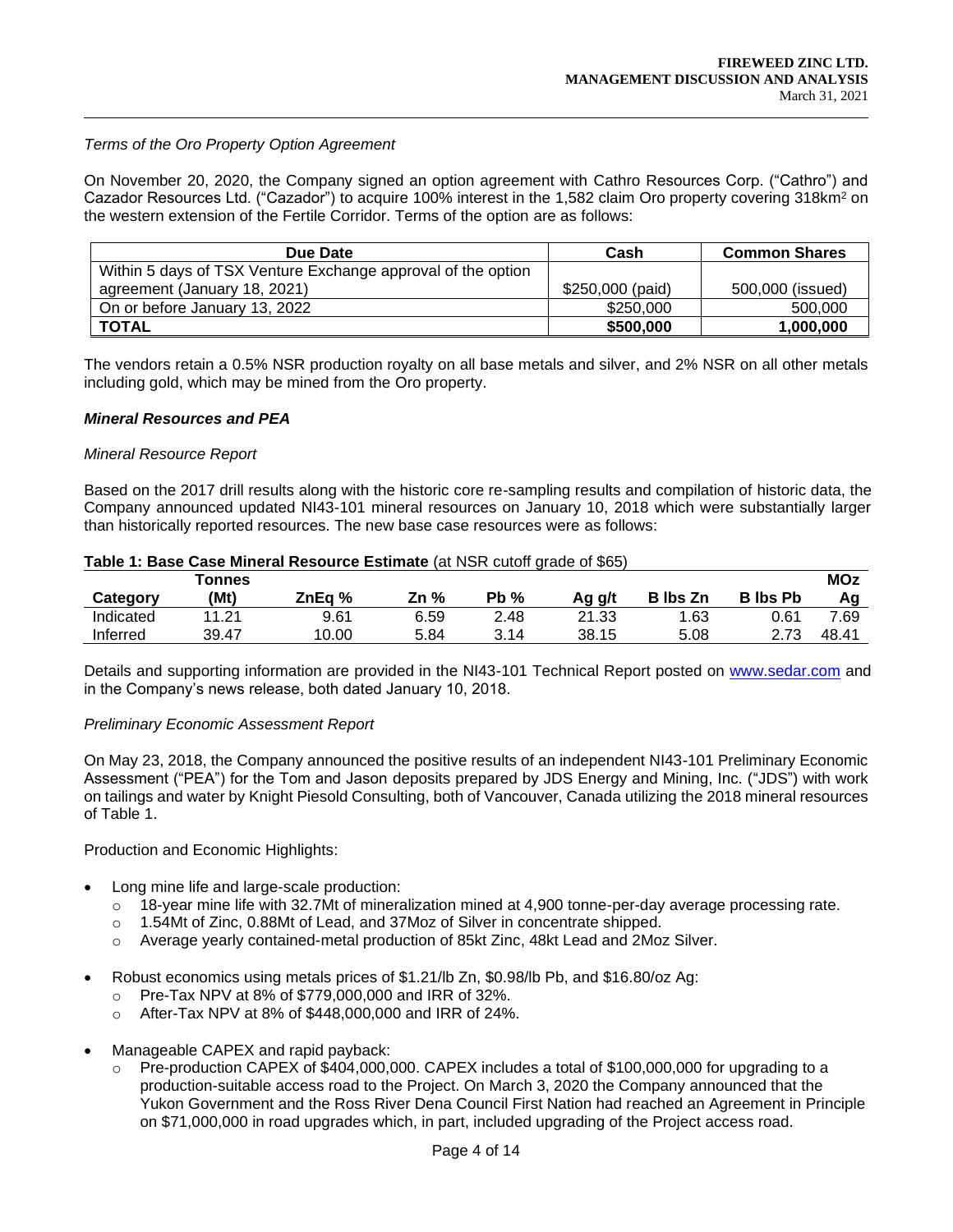- o Payback period of 4 years.
- o Starter-pits on Tom West and Jason Main zones reduce up-front capital.
- Significant Upside
	- o Numerous opportunities for significant economic improvement.
	- o Known zones remain open for expansion, including into high-grade areas.
	- $\circ$  Highly prospective and large land package with untested exploration targets.
	- o Not included in this PEA study are the Boundary Zone, Tom North Zone and End Zone which have significant zinc-lead-silver mineralization drilled after the PEA study was completed, but not yet classified as mineral resources.

Details and supporting information are provided in the NI43-101 Technical Report dated July 6, 2018 (effective date May 23, 2018) posted on www.sedar.com and in the Company's news release dated May 23, 2018.

### *Exploration Results*

During the 2020 exploration program a total of 2,947m of core drilling in nine holes and 492m of reverse circulation ("RC") drilled in seven holes was completed with wide intersections of zinc and lead mineralization at Boundary Zone and the new Boundary West Zone as reported above. In addition, 48.5 kilometers of ground gravity geophysical surveying was completed as well as geological mapping, prospecting and geochemical surveys. The airborne VTEM-magnetics survey was not carried out due to a late start and poor weather at the end of the season but plans are to carry out the survey early in the 2021 season.

Plans for an active 2021 field season are now being finalized and will be announced in due course.

For more details on the Project and the Company, see Fireweed's NI43-101 technical reports and news releases posted on the Company's website at www.FireweedZinc.com or at www.sedar.com.

*Leon McGarry, P.Geo., Senior Resource Geologist for CSA Global Canada Geosciences Ltd. at the time, is independent of Fireweed Zinc Ltd. and a 'Qualified Person' as defined under Canadian National Instrument 43-101. Mr. McGarry is responsible for the Mineral Resource Estimate and directly related information in this MD&A.* 

*Michael Makarenko, P.Eng., Project Manager for JDS Energy and Mining, Inc., is independent of Fireweed Zinc Ltd. and a 'Qualified Person' as defined under Canadian National Instrument 43-101. Mr. Makarenko is responsible for the PEA results and directly related information in this MD&A.*

*George Gorzynski, P.Eng., Executive Vice President and Director of Fireweed Zinc Ltd., and a Qualified Person under the meaning of Canadian National Instrument 43-101, is responsible for other technical information (information not directly related to the Mineral Resource Estimate or the PEA) in this MD&A.*

### **HEALTH AND SAFETY**

The Company embeds core values of health and safety throughout its operations. Nothing is more important than the health and safety of our people, and operations during a COVID-19 pandemic require extra precautions, and health and safety measures. The Company developed a detailed COVID-19 Infection Prevention and Control Protocols manual for the Project which is rigorously followed by everyone working on the Project. It describes protocols for staying safe including physical distancing, frequent washing of hands, availability of hand sanitizers throughout the workplaces and masks when physical distancing is not possible. The manual also includes action plans should any person on site develop symptoms consistent with COVID-19. The Company is pleased to report that its operations were COVID-19 free throughout the 2020 exploration season.

Our normal high health and safety protocols that have allowed the Company to maintain a safe workplace in years past, continue to apply. Every person arriving at our work site is first taken through a health and safety orientation before any other activity is begun. Every morning begins with a self monitoring COVID-19 Health Monitoring Decision Tree before leaving personal accommodations, followed by safety "toolbox" meetings and weekly safety meetings which are attended by everyone in camp to re-enforce a safety-first mindset. We emphasize that safety is the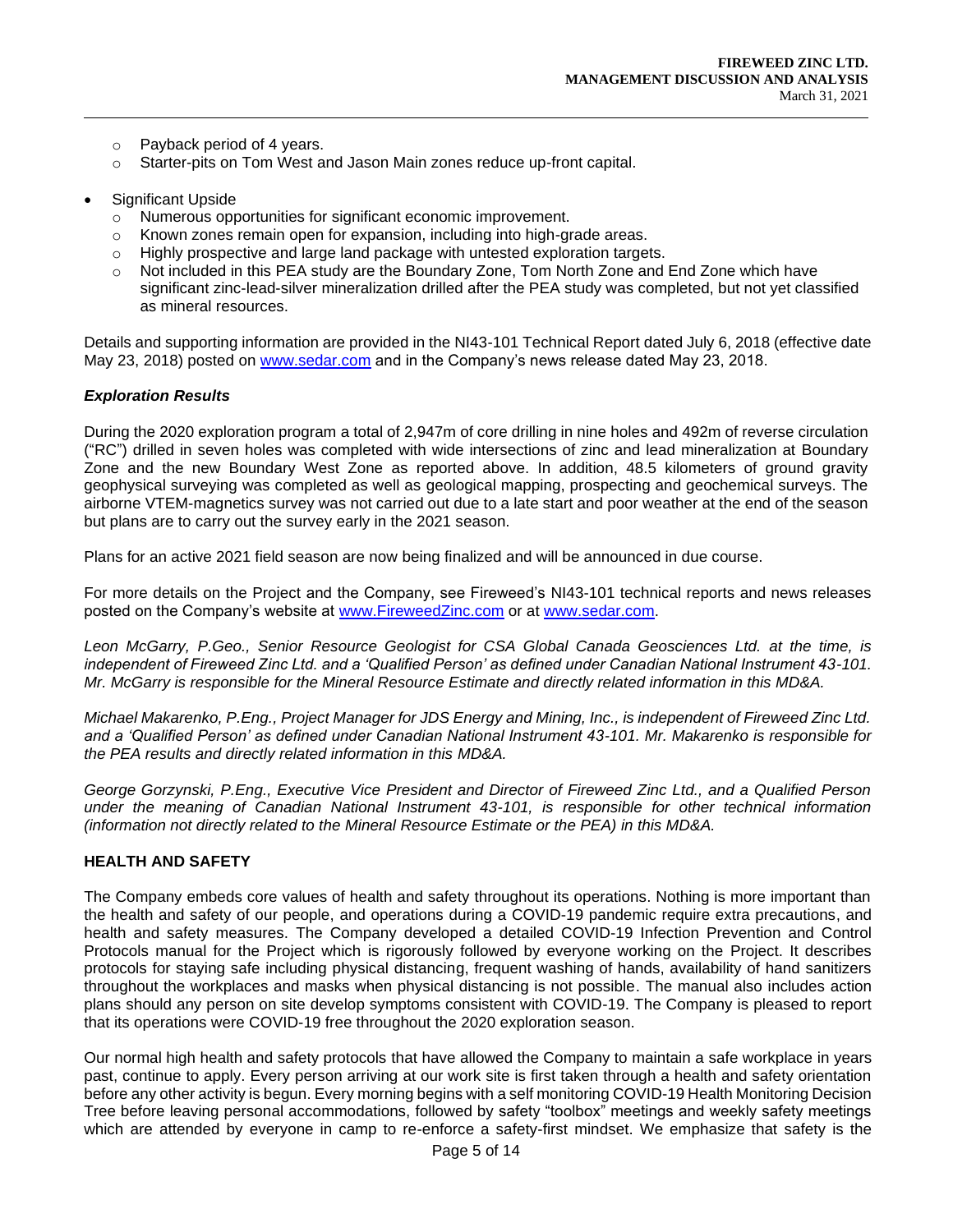responsibility of everyone on site. We have highly trained first aid personnel in camp with a dedicated and well equipped first aid facility, and strict protocols for timely medical evacuations by air to a hospital if required.

The Company works to identify and mitigate potential health and safety risks at all work sites. Our excellent safety record over years of operations is the result of prioritizing and instilling a culture of safety first in every person at our work site and constantly seeking to improve our health and safety protocols and procedures. The Company is pleased to report that the 2020 work program was free of any material accidents and safety issues.

## **ENVIRONMENT**

Fireweed is committed to carrying out its work programs to high standards of environmental stewardship. We aim to prevent or mitigate as much as reasonably possible, the impacts of our operations on the environment through effective and scientifically sound operating practices while at all times complying with applicable environmental legislation.

Environmental studies and monitoring by Hudbay toward eventual development of a mining operation began at the Tom site in 2000 and were expanded in 2008. These include 12 surface water monitoring stations in the local streams, three ground water monitoring wells and a weather station. The Tom and Jason sites have a Class 4 Land Use Permit, the Tom site a Type B Water Licence, and the rest of the Property has a Class 1 Land Use Permit. Since the Company acquired the project, water quality results have been compliant with the current water licence. Much of the historic surface and other disturbances from previous work have been reclaimed.

# **COMMUNITY AND FIRST NATIONS**

The Company believes in engaging with local communities and First Nations toward building respectful relationships through dialogue and collaborative processes.

The Property lies within an area of unsettled territorial claim by the Kaska First Nations and within the Yukon First Nations Umbrella Agreement traditional territory of the First Nation of Na-Cho Nyak Dun. Treaty negotiations between the First Nations, and the federal and territorial governments are continuing but have not affected the Company's ability to carry out work on the Project.

The nearest community to the Project site is the Kaska First Nations community of Ross River (population 350) located 200 kilometers to the west. There are no permanent settlements at or near the project site but there are a small number of seasonal temporary use hunter and trapper cabins, none of which are in the immediate vicinity of the known zones of zinc mineralization. The Company practices preferential hiring of local First Nations-based businesses and personnel whenever practical, for work on the Project. Brandon Macdonald, Fireweed's CEO, hails from Ross River where he grew up as a child and is known in the community. On March 3, 2020, the Company announced that the Yukon Government and the Ross River Dena Council (Kaska) First Nation had reached an Agreement in Principle on \$71,000,000 in road upgrades which, in part, included the Project access road.

### **FINANCING AND CORPORATE DEVELOPMENT**

### **SELECTED ANNUAL INFORMATION**

The following table summarizes selected financial data for the three recent fiscal years, ended December 31, 2020, 2019 and 2018, and should be read in conjunction with such financial statements, prepared in accordance with International Financial Reporting Standards ("IFRS") and the related notes thereon:

| <b>Item</b> | <b>Fiscal Year</b><br><b>Ended</b><br>December 31,<br>2020 | <b>Fiscal Year</b><br><b>Ended</b><br>December 31,<br>2019* | <b>Fiscal Year</b><br><b>Ended</b><br>December 31,<br>2018* |  |
|-------------|------------------------------------------------------------|-------------------------------------------------------------|-------------------------------------------------------------|--|
| Revenues    | nil                                                        | nil                                                         | nil                                                         |  |
| Expenses    | 6,414,637                                                  | 5,930,691                                                   | 11,425,709                                                  |  |
| Net Loss    | 5,640,598                                                  | 5,263,403                                                   | 12,701,964                                                  |  |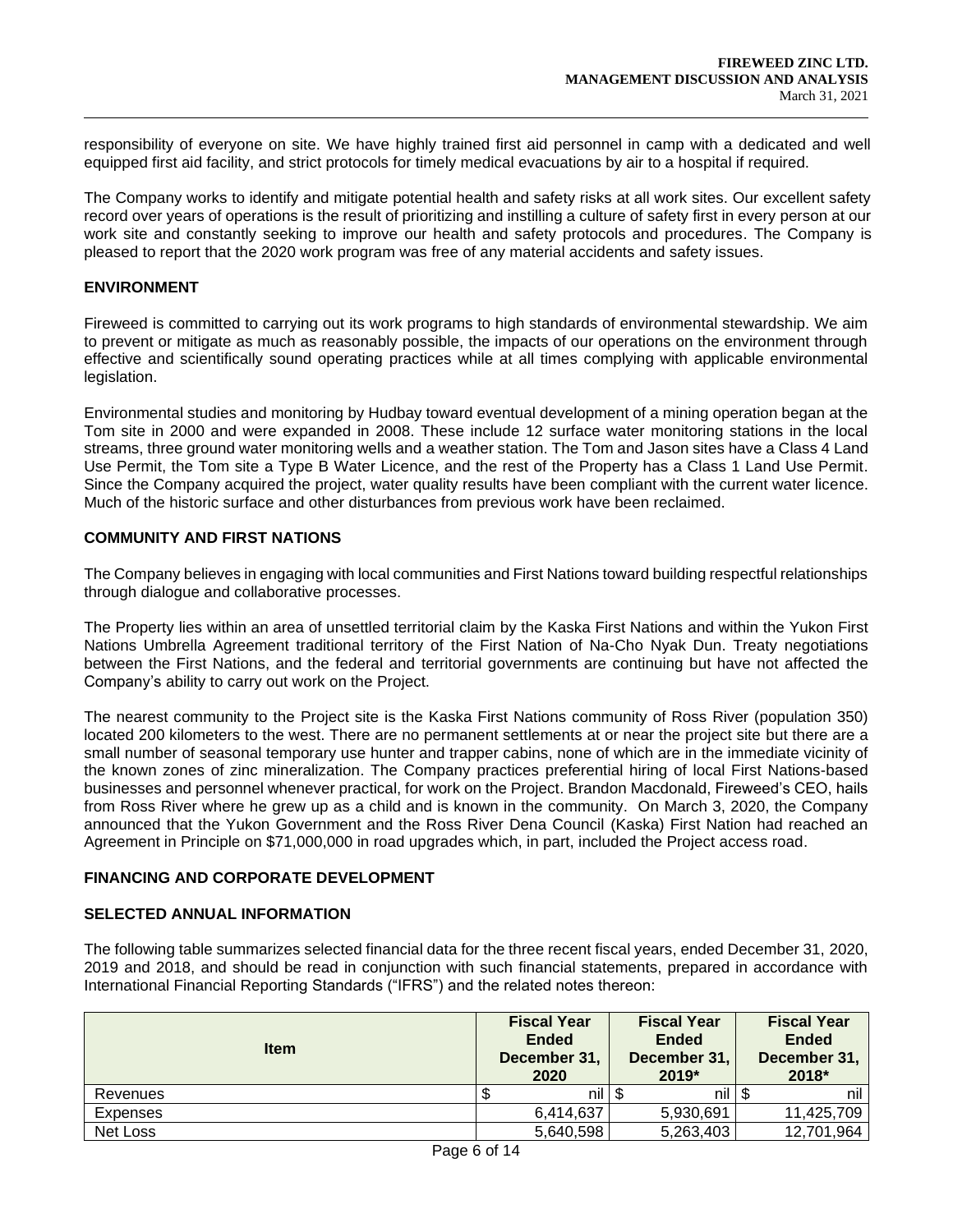| <b>Item</b>                              | <b>Fiscal Year</b><br><b>Ended</b><br>December 31,<br>2020 | <b>Fiscal Year</b><br><b>Ended</b><br>December 31,<br>$2019*$ | <b>Fiscal Year</b><br><b>Ended</b><br>December 31,<br>2018* |
|------------------------------------------|------------------------------------------------------------|---------------------------------------------------------------|-------------------------------------------------------------|
| Net Loss per Share                       | (0.12)                                                     | (0.15)                                                        | (0.44)                                                      |
| <b>Current Assets</b>                    | 2,607,837                                                  | 965,106                                                       | 1,787.669                                                   |
| <b>Exploration and Evaluation Assets</b> | 11,458,395                                                 | 8,942,213                                                     | 8,483,325                                                   |
| <b>Total Assets</b>                      | 14,219,765                                                 | 9,968,957                                                     | 10,338,483                                                  |
| <b>Current Liabilities</b>               | 229,863                                                    | 288,800                                                       | 327,380                                                     |
| <b>Working Capital</b>                   | 2,377,974                                                  | 676,306                                                       | 1,460,289                                                   |
| Shareholders' Equity                     | $13,713,330$ \\$<br>\$                                     | $9,419,134$ \\$                                               | 9,754,670                                                   |
| Number of Shares Outstanding             | 56,057,112                                                 | 37,797,129                                                    | 31,696,776                                                  |

\*The Company changed its accounting policy with regard to exploration and evaluation expenditures. Please refer to Note 4 of the audited financial statements for the year ended December 31, 2020 for more details.

### **RESULTS OF OPERATIONS**

As at March 31, 2021, total assets were \$13,923,596 (December 31, 2020 - \$14,219,765), exploration and evaluation assets totalled \$11,960,325 (December 31, 2020 - \$11,458,395). The details of the cost breakdown are contained in the schedule of Exploration and Evaluation Assets in the notes to the financial statements for the period ended March 31, 2021 (Note 5).

#### For the three months ended March 31, 2021 and 2020

The Company had a net loss of \$1,077,290 for the three months ended March 31, 2021 ("Q1-2020") (\$0.02 per share) as compared to the three months ended March 31, 2020 ("Q1-2020") of \$584,967 (\$0.02 per share).

Exploration and evaluation expenditures were the main contributor to the net loss in Q1-2020 with a significant increase of \$447,833 from Q1-2020 due to more exploration activities including higher assay, geological consulting and permitting costs related to the Project.

### **SUMMARY OF QUARTERLY RESULTS**

| <b>Reporting Period</b> | Net Income<br>(loss) | <b>Basic and</b><br>diluted<br>earnings (loss)<br>per share | Total<br><b>Assets</b> | Shareholders'<br><b>Equity</b><br>(Deficiency) | <b>Capital Stock</b> | <b>Deficit</b> |
|-------------------------|----------------------|-------------------------------------------------------------|------------------------|------------------------------------------------|----------------------|----------------|
| March 31, 2021          | (1,077,290)          | (0.02)                                                      | 13,923,596             | 13,415,023                                     | 37.212.507           | 25.844.902     |
| December 31, 2020       | (2,044,408)          | (0.04)                                                      | 14,219,765             | 13.713.330                                     | 36,486,333           | 24,767,612     |
| September 30, 2020      | (2.456.095)          | (0.05)                                                      | 17.371.206             | 15.246.620                                     | 36.062.909           | 22.723.204     |
| June 30, 2020           | (555,128)            | (0.01)                                                      | 10,150,240             | 9,656,674                                      | 28,163,172           | 20,267,109     |
| March 31, 2020          | (584.967)            | (0.02)                                                      | 9.487.544              | 8.881.662                                      | 26.879.253           | 19.711.981     |
| December 31, 2019       | (695,872)            | (0.02)                                                      | 9,968,957              | 9,419,134                                      | 26,879,253           | 19,127,014     |
| September 30, 2019      | (2,791,313)          | (0.08)                                                      | 8.644.170              | 9,793,285                                      | 26,879,253           | 18,431,142     |
| June 30, 2019           | (967,710)            | (0.03)                                                      | 8,543,796              | 12,441,543                                     | 26.828.903           | 15,639,829     |

### **LIQUIDITY AND CAPITAL RESOURCES**

The Company manages its capital to maintain its ability to continue as a going concern and to provide returns to shareholders and benefits to other stakeholders. The capital structure of the Company consists of cash and cash equivalents and equity comprised of issued share capital and deficit.

Fireweed manages and adjusts its capital structure in light of economic conditions and financial needs. The Company, upon approval from its Board of Directors, will balance its overall capital structure through new share issues or by undertaking other activities as deemed appropriate under the specific circumstances.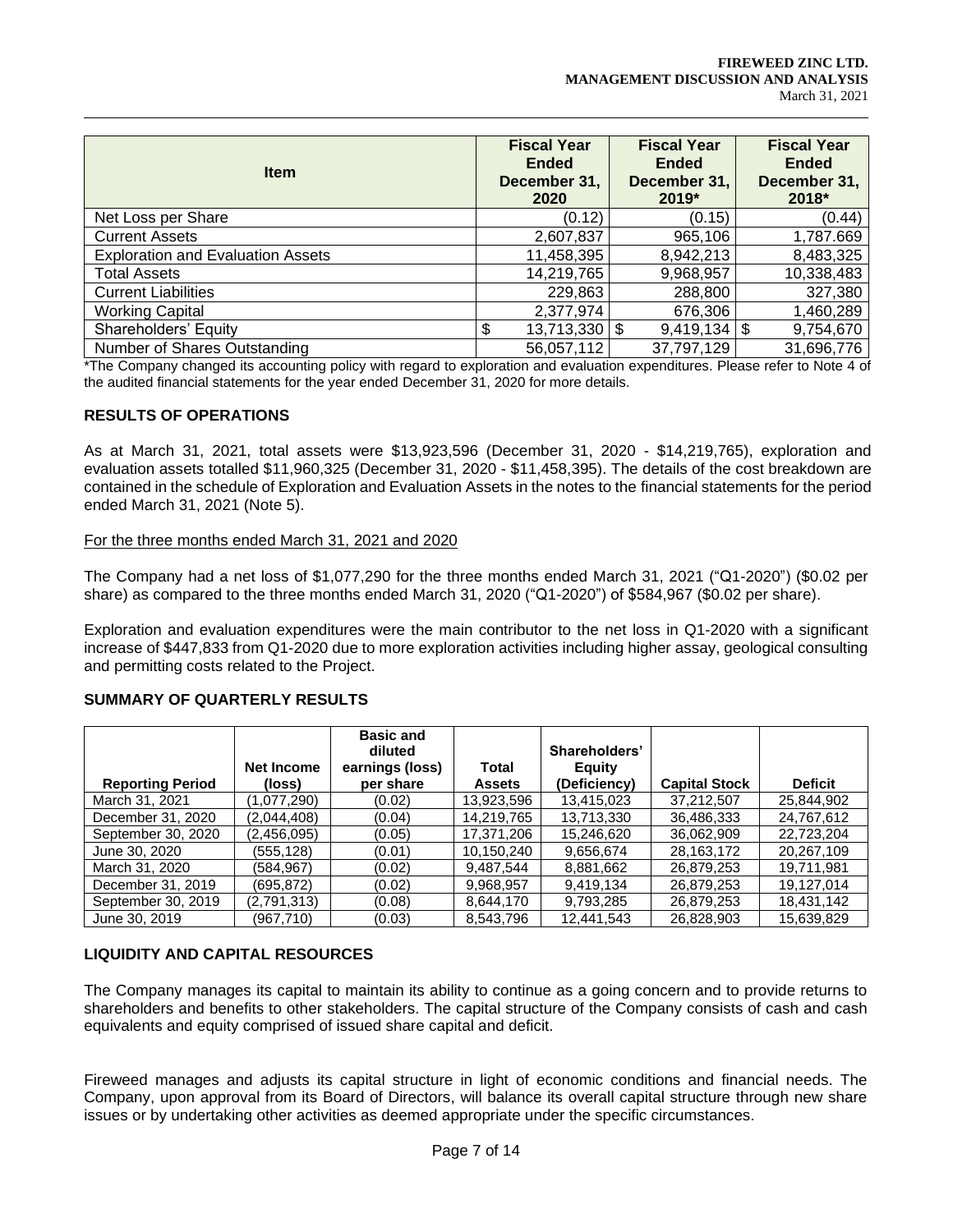# *WORKING CAPITAL*

As at March 31, 2020, the Company had positive working capital of \$1,586,256 (December 31, 2020 - \$2,377,974). Working capital included Prepaid Expenses of \$98,616 (December 31, 2020 - \$110,140), comprised mainly of advances for advertising and promotion, software licenses, exploration work and insurance.

# *CASH*

On March 31, 2020, the Company had cash of \$1,668,839 (December 31, 2020 - \$2,264,206). Management of cash balances is conducted in-house based on internal investment guidelines. Cash is deposited with a major Canadian financial institution. Cash required for operations is held in a chequing account. Excess funds may be invested in conservative money market instruments that bear interest and carry a low degree of risk. Some examples of instruments in which we may invest its cash are treasury bills, money market funds, bank guaranteed investment certificates and bankers' acceptance notes. The objective of these investments is to preserve funds for the use in and advancement of the Company's business.

# *CASH USED IN OPERATING ACTIVITIES*

Net cash used in operating activities during the period ended March 31, 2021 was \$809,599 (2020 – \$415,592). Cash was mostly spent on exploration work, consulting fees, investor relations expenses, and general and administrative costs.

# *CASH USED IN INVESTING ACTIVITIES*

Total cash used in investing activities during the period ended March 31, 2021 was \$1,930 (2020 – \$2,830), which was related to claims transfer and renewal payments and other associated costs.

### *CASH GENERATED BY FINANCING ACTIVITIES*

Total net cash generated by financing activities during the period ended March 31, 2021 was \$216,162 (2020 – \$Nil), which consisted of funds obtained through the issuance of 293,510 shares upon the exercise of warrants.

### *REQUIREMENT OF ADDITIONAL EQUITY FINANCING*

The Company has relied primarily on equity financings for all funds raised to date for its operations and will need more funds to explore and develop the Project in the future. Until it starts generating profitable operations from exploration, development and sale of minerals, the Company intends to continue relying upon the issuance of securities or alternate funding to finance its operations and acquisitions.

The Company is not subject to externally imposed capital requirements as at March 31, 2021.

### **OUTSTANDING SHARE DATA**

The Company's authorized share capital consists of an unlimited number of common shares without par value.

As at March 31, 2021, there were 56,850,622 shares issued and outstanding (37,797,129 at March 31, 2020), which were issued for an aggregate consideration of \$37,212,507.

As of the date of this MD&A, the following shares, warrants and options were outstanding:

|                                      | Number of<br><b>Shares/Options/Warrants</b> | <b>Exercise Price</b> | <b>Expiry Date</b> |
|--------------------------------------|---------------------------------------------|-----------------------|--------------------|
| <b>Issued and Outstanding Shares</b> | 56.907.758                                  |                       |                    |
| <b>Share Purchase Warrants</b>       | 3.622.003                                   | \$0.60                | April 14, 2024     |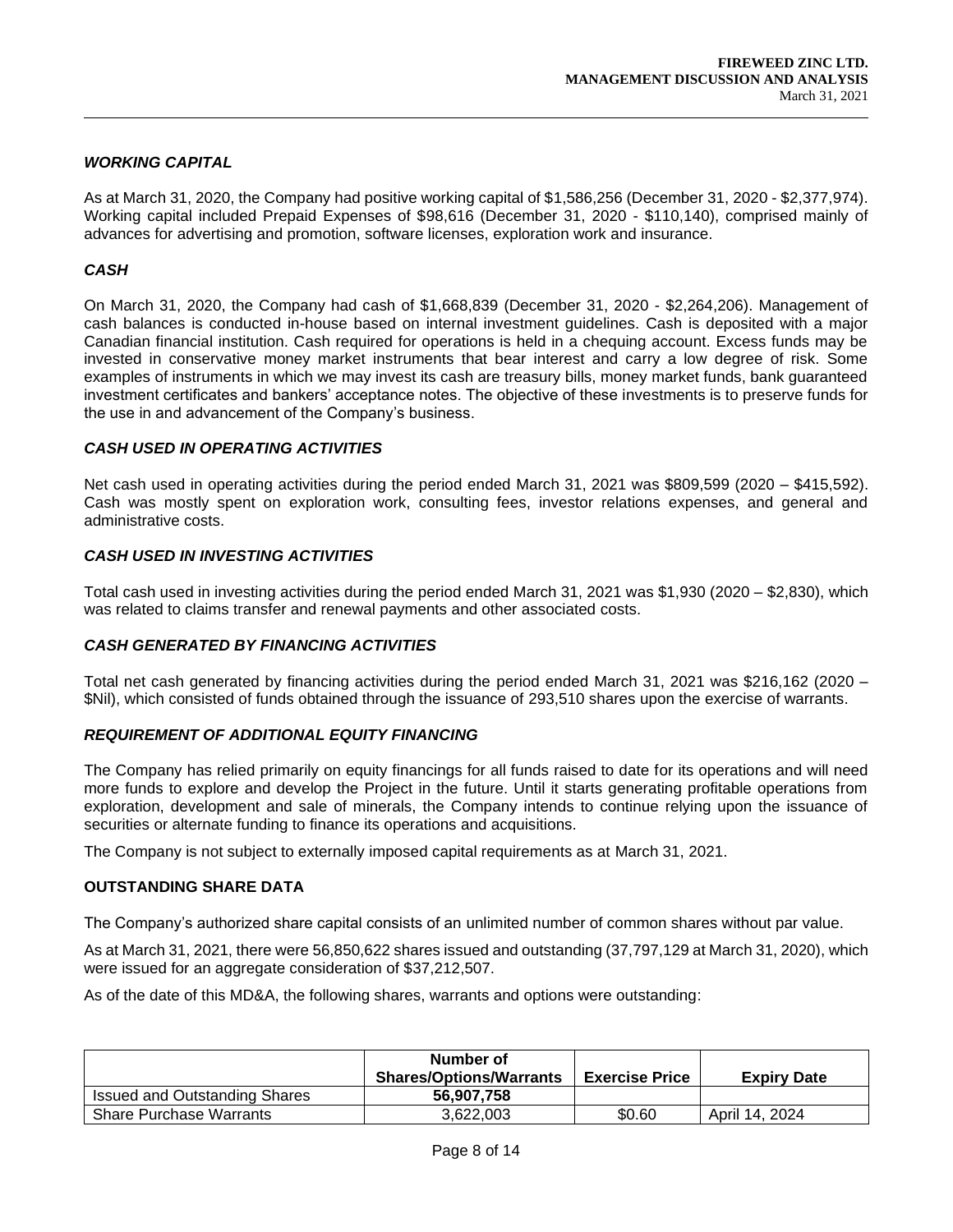#### **FIREWEED ZINC LTD. MANAGEMENT DISCUSSION AND ANALYSIS** March 31, 2021

|                                | Number of                      |                       |                    |
|--------------------------------|--------------------------------|-----------------------|--------------------|
|                                | <b>Shares/Options/Warrants</b> | <b>Exercise Price</b> | <b>Expiry Date</b> |
| <b>Share Purchase Warrants</b> | 2,156,087                      | \$0.80                | August 06, 2022    |
| Finders' Warrants              | 28,302                         | \$0.80                | August 06, 2022    |
| Finders' Warrants              | 85,800                         | \$0.76                | August 06, 2021    |
| <b>Finders' Warrants</b>       | 45,432                         | \$0.60                | August 06, 2021    |
| <b>Finders' Warrants</b>       | 68,054                         | \$0.65                | August 06, 2021    |
| <b>Share Purchase Warrants</b> | 1,638,647                      | \$0.95                | September 04, 2022 |
| Finders' Warrants              | 139,200                        | \$0.70                | September 04, 2021 |
| <b>Stock Options</b>           | 1,180,000                      | \$0.50                | April 26, 2022     |
| <b>Stock Options</b>           | 30,000                         | \$0.70                | October 27, 2022   |
| <b>Stock Options</b>           | 120,000                        | \$0.83                | December 06, 2022  |
| <b>Stock Options</b>           | 810,000                        | \$1.45                | March 14, 2023     |
| <b>Stock Options</b>           | 250,000                        | \$0.65                | July 11, 2024      |
| <b>Stock Options</b>           | 820,000                        | \$0.59                | June 10, 2025      |
| <b>Stock Options</b>           | 160,000                        | \$0.71                | August 25, 2025    |
| <b>Stock Options</b>           | 120,000                        | \$0.99                | September 18, 2025 |
| Fully Diluted at May 25, 2021* | 68,181,283                     |                       |                    |

\* This number excludes 3,700,000 not yet issued performance shares (please refer to Notes 13 and 17 in the financial statements for the period ended March 31, 2021 for more information).

# **CRITICAL ACCOUNTING ESTIMATES**

Our significant accounting policies are presented in Note 3 of the audited financial statements for the year ended December 31, 2020. Note 3 provides that the preparation of the Company's financial statements in conformity with IFRS requires management to make judgments, estimates and assumptions that affect the reported amounts of assets, liabilities and contingent liabilities at the date of the financial statements and reported amounts of expenses during the reporting period. Actual outcomes could differ from these estimates. These financial statements include estimates that, by their nature, are uncertain. The impacts of such estimates are pervasive throughout the financial statements and may require accounting adjustments based on future occurrences. Revisions to accounting estimates are recognized in the period in which the estimate is revised and future periods if the revision affects both current and future periods. These estimates are based on historical experience, current and future economic conditions and other factors, including expectations of future events that are believed to be reasonable under the circumstances.

Information about significant areas of estimation uncertainty in applying accounting policies that have the most significant effect on the amounts recognized in the financial statements are noted below.

### **KEY SOURCES OF ESTIMATION UNCERTAINTY**

### Carrying value and recoverability of exploration and evaluation assets

The carrying amount of the Company's exploration and evaluation assets do not necessarily represent present or future values, and the Company's exploration and evaluation assets have been accounted for under the assumption that the carrying amount will be recoverable. Recoverability is dependent on various factors, including the discovery of economically recoverable reserves, the ability of the Company to obtain the necessary financing to complete the development and upon future profitable production or proceeds from the disposition of the mineral properties themselves.

Additionally, there are numerous geological, economic, environmental and regulatory factors and uncertainties that could impact management's assessment as to the overall viability of its properties or to the ability to generate future cash flows necessary to cover or exceed the carrying value of the Company's exploration and evaluation assets.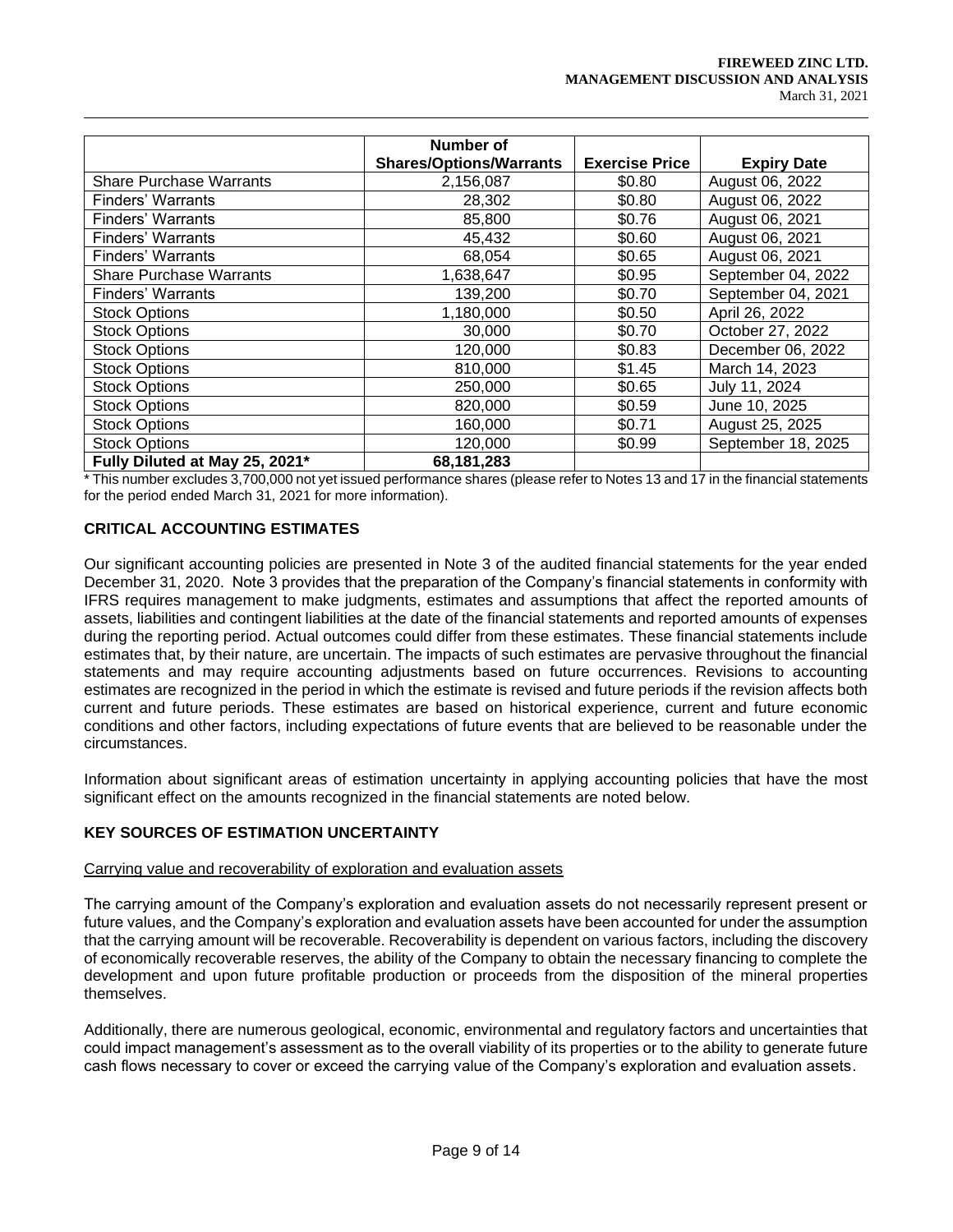### Share-based payments

The Company measures share-based payments expense by reference to the fair value of the stock options at the date at which they are granted. Estimating fair value for granted stock options requires determining the most appropriate valuation model which is dependent on the terms and conditions of the grant. This estimate also requires determining the most appropriate inputs to the valuation model including the expected life of the option, volatility, dividend yield, and rate of forfeitures.

#### Environmental rehabilitation obligation

The Company recognizes statutory, contractual or other legal obligations related to the retirement of its exploration and evaluation assets and its tangible long-lived assets when such obligations are incurred, if a reasonable estimate of fair value can be made. These obligations are measured initially at the net present value of estimated future cash flows and the resulting costs are expensed to the statement of loss and comprehensive loss.

In subsequent periods, the liability is adjusted for any changes in the amount or timing and for the discounting of the underlying future cash flows. The capitalized asset retirement cost is amortized to operations over the life of the asset.

#### Capital stock

Common shares are classified as shareholders' equity. Incremental costs directly attributable to the issue of common shares and stock options are recognized as a deduction from equity. Common shares issued for consideration other than cash, are valued based on their market value at the date the shares are issued.

The Company has adopted a residual value method with respect to the measurement of shares and warrants issued as private placement units. The residual value method first allocates value to the more easily measurable component based on fair value and then the residual value, if any, to the less easily measurable component. The Company considers the fair value of common shares issued in the private placements to be the more easily measurable component and the common shares are valued at their fair value, as determined by the closing market price on the announcement date. The balance, if any, is allocated to the attached warrants. Any fair value attributed to the warrants is recorded as reserves.

#### **FINANCIAL INSTRUMENTS**

The Company classifies its financial assets into one of the categories described below, depending on the purpose for which the asset was acquired. Management determines the classification of its financial assets at initial recognition.

Equity instruments that are held for trading (including all equity derivative instruments) are classified as FVTPL, for other equity instruments, on the day of acquisition the Company can make an irrevocable election (on an instrumentby-instrument basis) to designate them as fair value through other comprehensive income ("FVTOCI").

*Fair value through profit or loss ("FVTPL")* – Financial assets carried at FVTPL are initially recorded at fair value and transaction costs are expensed in the income statement. Realized and unrealized gains and losses arising from changes in the fair value of the financial asset held at FVTPL are included in the income statement in the period in which they arise. Derivatives are also categorized as FVTPL unless they are designated as hedges.

*Fair value through other comprehensive income* - Investments in equity instruments at FVTOCI are initially recognized at fair value plus transaction costs. Subsequently, they are measured at fair value, with gains and losses arising from changes in fair value recognized in other comprehensive income. There is no subsequent reclassification of fair value gains and losses to profit or loss following the derecognition of the investment.

*Financial assets at amortized cost* - A financial asset is measured at amortized cost if the objective of the business model is to hold the financial asset for the collection of contractual cash flows, and the asset's contractual cash flows are comprised solely of payments of principal and interest. They are classified as current assets or non-current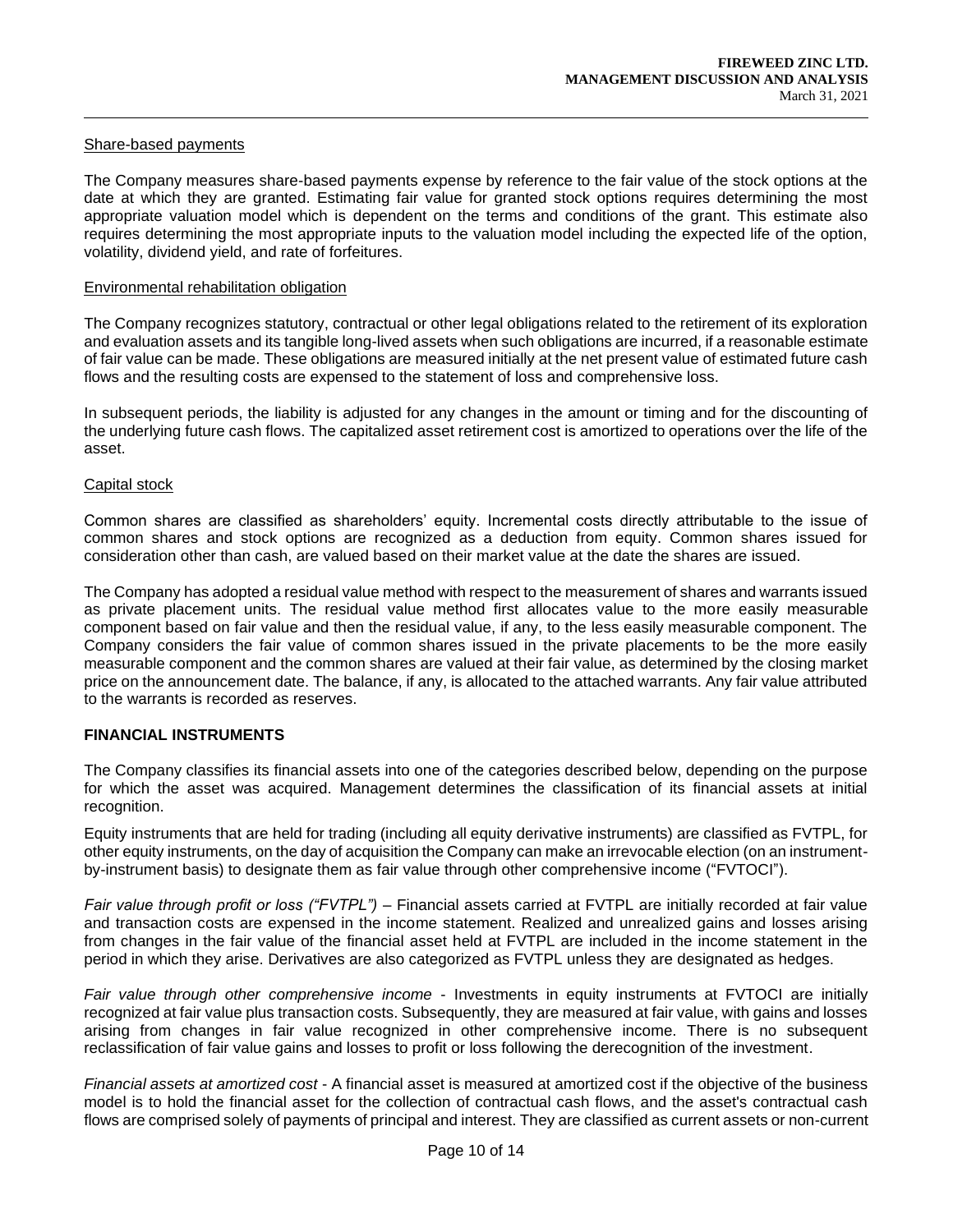assets based on their maturity date and are initially recognized at fair value and subsequently carried at amortized cost less any impairment.

The following table shows the classification of the Company's financial assets under IFRS 9:

| Financial instrument                     | <b>IFRS 9 Classification</b>                   |
|------------------------------------------|------------------------------------------------|
| Cash                                     | Fair value through profit or loss              |
| <b>Receivables</b>                       | Financial asset measured at amortized cost     |
| <b>Reclamation bond</b>                  | Financial asset measured at amortized cost     |
| Loan payable                             | Financial liability measured at amortized cost |
| Accounts payable and accrued liabilities | Financial liability measured at amortized cost |

Financial liabilities are recognized initially at fair value and are subsequently stated at amortized cost. Transaction costs on financial assets and liabilities other than those classified at fair value through profit or loss are treated as part of the carrying value of the asset or liability. Transaction costs for assets and liabilities at fair value through profit or loss are expensed as incurred.

Financial instruments measured at fair value are classified into one of three levels in the fair value hierarchy according to the relative reliability of the inputs used to estimate the fair values. The three levels of the fair value hierarchy are:

- Level 1 Unadjusted quoted prices in active markets for identical assets or liabilities.
- Level 2 Inputs other than quoted prices that are observable for the asset or liability either directly or indirectly; and
- Level 3 Inputs that are not based on observable market data.

The fair value of the Company's receivables, reclamation bond and accounts payable and accrued liabilities approximate carrying value, which is the amount recorded on the statements of financial position. The fair value of the Company's other financial instruments, cash, under the fair value hierarchy are based on level 1 quoted prices in active markets for identical assets and liabilities.

The Company's risk exposures and the impact on the Company's financial instruments are summarized below:

### *Credit risk*

Credit risk is the risk of loss associated with a counterparty's inability to fulfil its payment obligations. Receivables of \$50,406 mainly consist of Goods and Services Tax ("GST") recoverable from the Federal Government of Canada. The Company believes its exposure to credit risk is equal to the carrying value of this balance. The Company has exposure to credit risk with respect to its cash as it places most of its cash in one financial institution in Canada. The Company believes its exposure is limited as it banks with a large Canadian institution.

### *Liquidity risk*

The Company's approach to managing liquidity risk is to ensure that it will have sufficient liquidity to meet liabilities when due. As at March 31, 2021, the Company had a cash balance of \$1,668,839 to settle current liabilities of \$231,605. The Company believes it has sufficient funds to meet its current liabilities as they become due.

The Company is dependent on obtaining regular financings in order to continue as a going concern. Despite previous success in acquiring these financings, there is no guarantee of obtaining future financings.

#### *Interest rate risk*

The interest rate risk is the risk that the fair value or future cash flows of a financial instrument will fluctuate because of changes in market interest rates. As at March 31, 2021, the Company is not exposed to significant interest rate risk.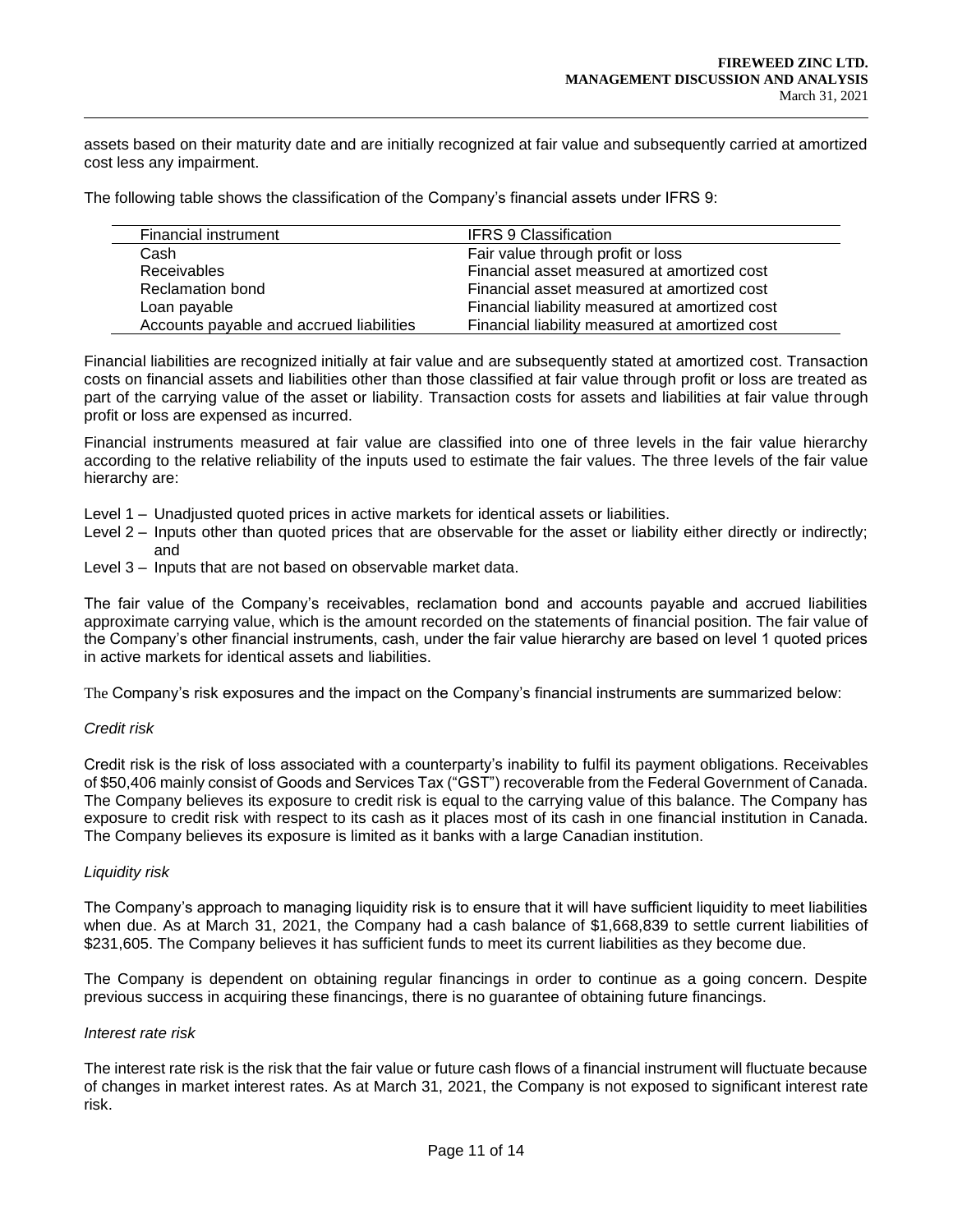# *Price risk*

The Company is exposed to price risk with respect to commodity and equity prices. Equity price risk is defined as the potential adverse impact on the Company's earnings due to movements in individual equity prices or general movements in the level of the stock market. Commodity price risk is defined as the potential adverse impact on profit or loss and economic value due to commodity price movements and volatilities. The Company closely monitors commodity prices of resources, individual equity movements, and the stock market to determine the appropriate course of action to be taken by the Company.

## *Foreign currency risk*

The Company operates predominately in Canada and is not exposed to any significant foreign currency risk.

# **RELATED PARTIES TRANSACTIONS**

Related party transactions mainly include management and consulting fees, share-based compensation and director and committee fees. The related parties are represented by the key management personnel, which include those persons having authority and responsibility for planning, directing and controlling the activities of the Company as a whole. The Company has determined that the key management personnel consist of executive and nonexecutive members of the Company's Board of Directors and corporate officers. Related parties also include companies, controlled by officers and/or directors.

| <b>Related Party</b>      | <b>Nature of Relationship</b> |
|---------------------------|-------------------------------|
| <b>FT Management Ltd.</b> | Company, controlled by CFO    |
| EdYu Management Corp.     | Company, controlled by CFO    |

The renumeration to directors and key management personnel during the quarter ended March 31, 2020 and 2019 was as follows:

| Payee                          | Nature of the transaction                                                | Three months<br>ended<br>March 31, 2021 | Three months<br>ended<br>March 31, 2020 |
|--------------------------------|--------------------------------------------------------------------------|-----------------------------------------|-----------------------------------------|
| <b>Chief Executive Officer</b> |                                                                          |                                         |                                         |
| (CEO)                          | Management and consulting fees                                           | \$<br>56,250 \$                         | 45,000                                  |
|                                | Share-based compensation                                                 | 5,074                                   | 3,242                                   |
| CFO/Companies.                 |                                                                          |                                         |                                         |
| controlled by CFO              | Management and consulting fees                                           | 3,375                                   | 3,000                                   |
|                                | Share-based compensation                                                 | 273                                     |                                         |
| <b>Directors</b>               | Director and committee fees                                              | 30.750                                  | 36,750                                  |
|                                | Investor relations and corporate development                             | 1.667                                   |                                         |
|                                | Management and consulting fees                                           | 40.384                                  | 34,178                                  |
|                                | Management and consulting fees related to<br>exploration and evaluation* | 2,829                                   | 9,940                                   |
|                                | Share-based compensation                                                 | 27,229                                  | 12,967                                  |
|                                |                                                                          | 167,831                                 | 145.077                                 |

\* **Management and consulting fees related to exploration and evaluation** were previously capitalized but due to the accounting policy change (Note 4 in the financial statements for the period ended March 31, 2021) are expensed as incurred.

The following amounts were owed to directors and key management personnel. These payables are unsecured, non-interest bearing and are expected to be repaid under normal trade terms.

|                  |                                        | March 31, | December 31, |
|------------------|----------------------------------------|-----------|--------------|
|                  |                                        | 2021      | 2020         |
| <b>Directors</b> | Director and committee fees            | -         |              |
| Key management   | Management fees and expense recoveries | 16.848    | 15.044       |
|                  |                                        | 16.848    | 15.044       |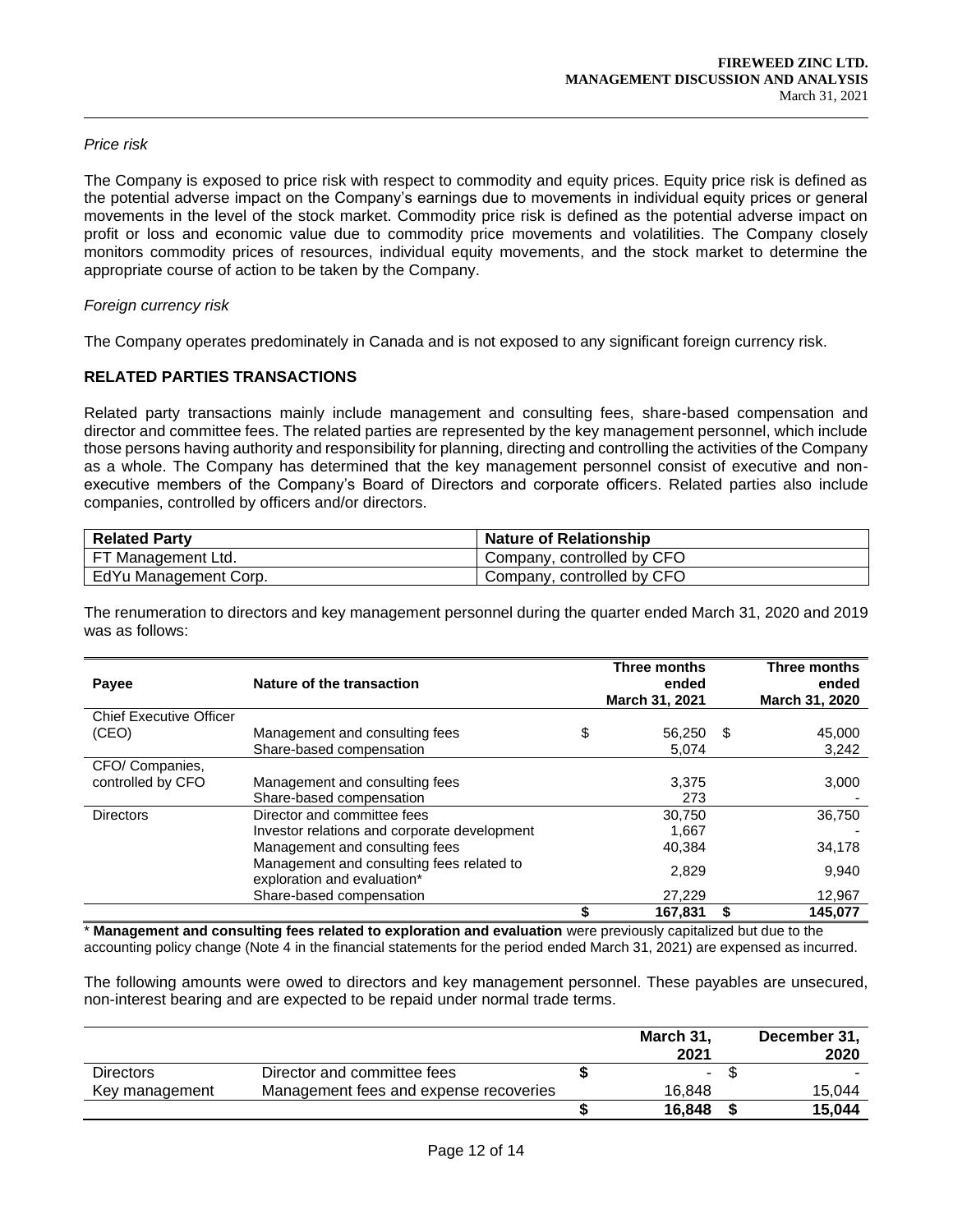# **ADDITIONAL DISCLOSURE FOR VENTURE ISSUERS WITHOUT SIGINIFICANT REVENUE**

Additional disclosure concerning the Company's general and administrative expenses is provided in the Company's statement of loss and comprehensive loss contained in its financial statements for December 31, 2020, which are available on SEDAR: www.sedar.com.

### **OFF-BALANCE SHEET ARRANGEMENTS**

The Company has no off-balance sheet arrangements.

#### **ADDITIONAL DISCLOSURE FOR JUNIOR ISSUERS**

The Company has had positive cash flow since its inception following the completion of the IPO. Following the recent private placements completed on August 6 and September 4, 2020 and announcement of the \$5,000,000 non-brokered private placement on April 22, 2021 the Company believes its current capital resources to be sufficient to cover its operating costs for the next few months. Fireweed will need to obtain additional capital resources to fund operations further. The Company is planning to raise capital through equity or alternative financing. Actual funding requirements may vary from those previously planned due to a number of factors, including the progress of the Company's business activities and economic conditions.

All costs relating to the acquisition of the Project are capitalized and reported in the Statements of Financial Position in the Company's financial statements. All costs related to the exploration and evaluation are reported in the Company's Statement of Loss and Comprehensive Loss with a breakdown of categories provided in Note 5 of the interim financial statements for the period ended March 31, 2021 available on SEDAR at www.sedar.com.

#### **APPROVAL**

The Board of Directors oversees management's responsibility for financial reporting and internal control systems through an Audit Committee. This Committee meets periodically with management and annually with the independent auditors to review the scope and results of the annual audit and to review the financial statements before the financial statements are approved by the Board of Directors and submitted to the shareholders of the Company. The Board of Directors has approved the interim financial statements for the period ended March 31, 2021 and the disclosure contained in this MD&A. A copy of this MD&A will be provided to anyone who requests it.

#### **NOTE REGARDING FORWARD–LOOKING STATEMENTS**

Except for historical information, this MD&A may contain forward-looking statements. The use of any of the words "anticipate", "continue", "estimate", "expect", "may", "will", "project", "should", "believe" and similar expressions are intended to identify forward-looking statements. These statements involve known and unknown risks, uncertainties, and other factors that may cause the Company's actual results, levels of activity, performance or achievements to be materially different from any future results, levels of activity, performance or achievement expressed or implied by these forward-looking statements. The factors that could cause actual results to differ materially include, but are not limited to, the following: general economic conditions; changes in financial markets; political conditions and developments; pandemics, relations with First Nations; weather; changes in the supply, demand and pricing of the metal commodities which the Company hopes to find and successfully mine; changes in regulatory requirements impacting the Company's operations; the ability to properly and efficiently staff the Company's operations; the sufficiency of current working capital and the estimated cost and availability of funding for the continued exploration and development of the Company's exploration property or properties. Should any one or more risks or uncertainties materialize or change, or should any underlying assumptions prove incorrect, actual results and forward-looking statements may vary materially from those described herein. This list is not exhaustive and these and other factors should be considered carefully, and readers should not place undue reliance on the Company's forward-looking statements.